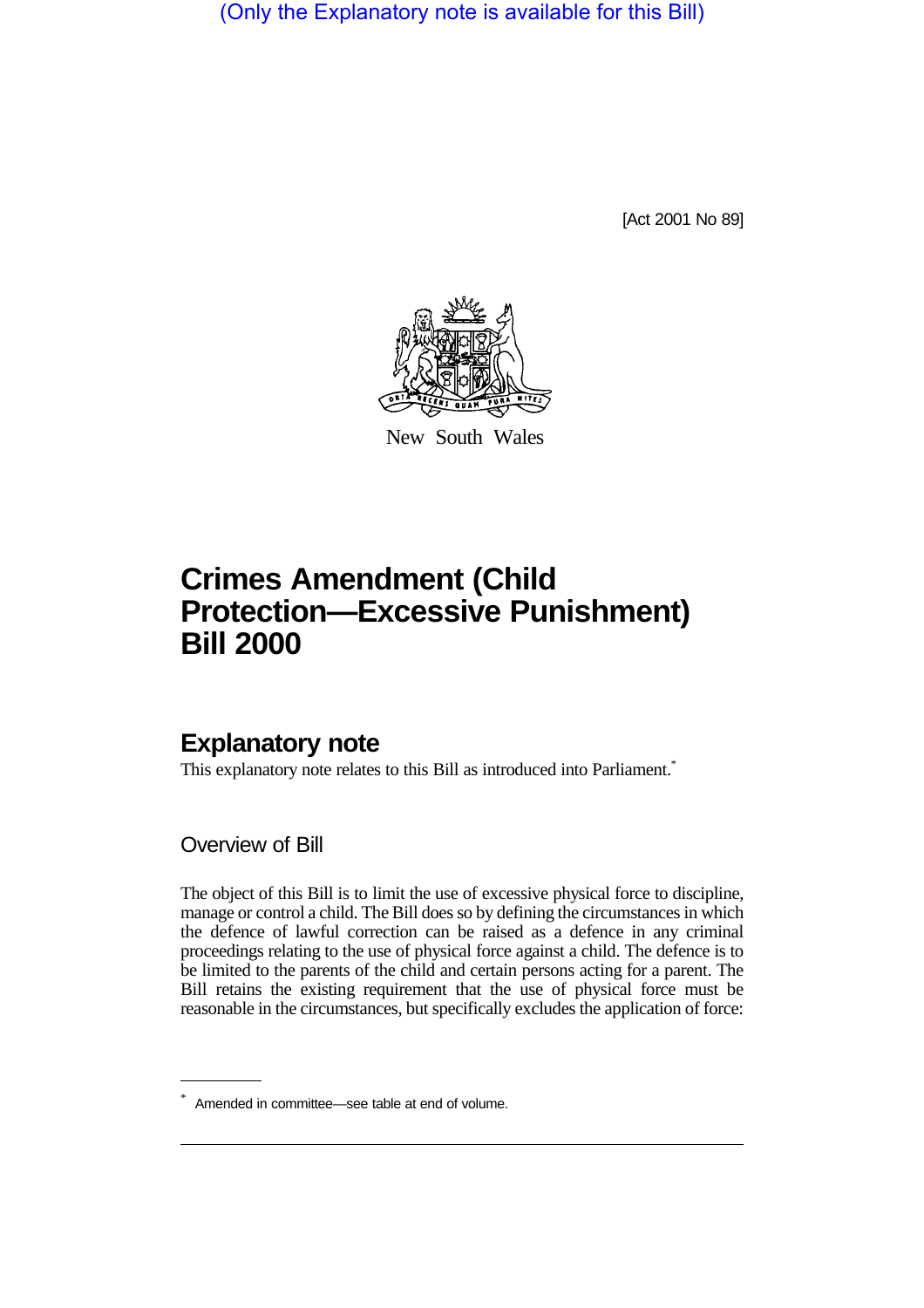Crimes Amendment (Child Protection—Excessive Punishment) Bill 2000 [Act 2001 No 89]

Explanatory note

- (a) by the use of a stick, belt or other object (other than an open hand or other than in a manner that could reasonably be considered trivial or negligible in all the circumstances), or
- (b) to any part of the head or neck of a child (other than in a manner that could reasonably be considered trivial or negligible in all the circumstances), or
- (c) to any part of the body of a child in such a way as to cause, or threaten to cause, harm to the child that lasts for more than a short period.

## Outline of provisions

**Clause 1** sets out the name (also called the short title) of the proposed Act.

**Clause 2** provides for the commencement of the proposed Act on the day occurring 12 months after the date of assent.

**Clause 3** is a formal provision giving effect to the amendments to the *Crimes Act 1900* set out in Schedule 1.

**Schedule 1 [1]** inserts into the *Crimes Act 1900* proposed section 61AA. At present, an act is not an assault if it is done by a parent or certain other persons in the course of lawfully correcting a child, provided the act is reasonable. Whether the act is reasonable depends on all the relevant circumstances, including (but not limited to) the nature of the alleged misbehaviour, the type of physical force used, the age and health of the child and the harm caused by the use of that physical force. The proposed section will limit the defence currently available:

- (a) by limiting the defence to a parent or a person acting for a parent, and
- (b) by excluding:
	- the application of force by the use of a stick, belt or other object (other than the open hand or other than in a manner that could reasonably be considered trivial or negligible in all the circumstances), or
	- the application of force to any part of the head or neck of a child (other than in a manner that could reasonably be considered trivial or negligible in all the circumstances), or
	- the application of force to any part of the body of the child in such a way as to cause, or threaten to cause, harm to the child that lasts for more than a short period.

The proposed section leaves untouched other defences that may be available at common law. The proposed section makes it clear that the existing limitation (that is, that force was reasonable in the circumstances) remains. The persons who are

Explanatory note page 2